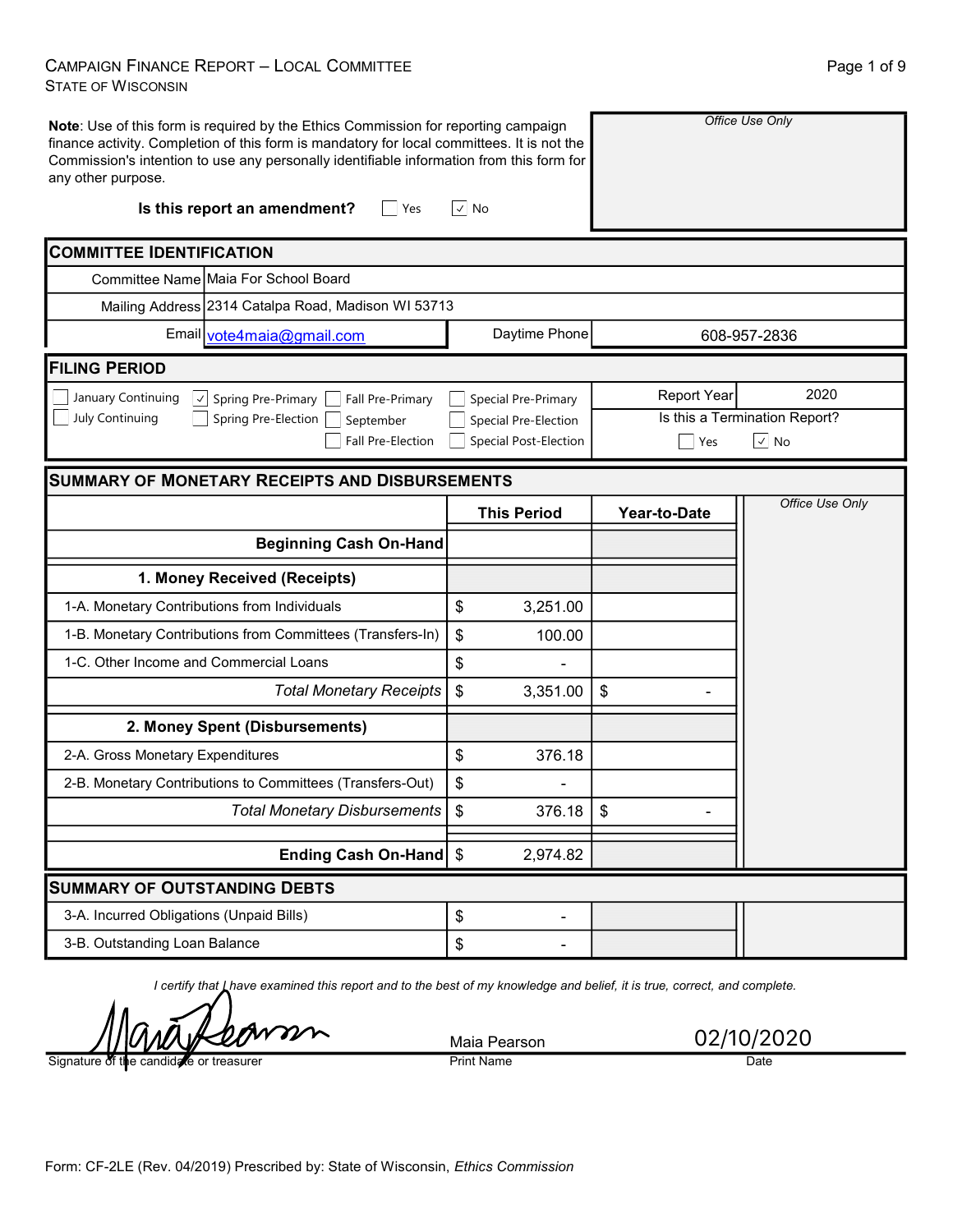## Income Schedule 1-A **Monetary Contributions from Individuals (Including Loans from Individuals)** Page 2 of 9

| <b>Date</b>             | Name                             | <b>Address</b>                | City           | <b>ST</b> | Zip | Occupation                                  | <b>Comments</b> | <b>Amount</b> |
|-------------------------|----------------------------------|-------------------------------|----------------|-----------|-----|---------------------------------------------|-----------------|---------------|
|                         | 1/5/2020 Sarah Ishmael           | 745 W Washington Ave          | Madison        | WI        |     | 53715 Not Employed                          |                 | \$<br>1.00    |
|                         | 1/6/2020 Max Prestigiacomo       | 933 Winding Way               | Madison        | WI        |     | 53562 Not Employed                          |                 | \$<br>5.00    |
|                         | 1/8/2020 Krista Eastman          | 940 Clarence Court            | Madison        | WI        |     | 53715 Administrator                         |                 | \$<br>25.00   |
|                         | 1/10/2020 Naomi Chesler          | 1010 Grant Street             | Madison        | WI        |     | 53711 Professor                             |                 | \$<br>150.00  |
|                         | 1/13/2020 David Hoffert          | 2006 Monroe St                | Madison        | WI        |     | 53711 Technical Trainer                     |                 | \$<br>100.00  |
|                         | 1/15/2020 Katharine Austin       | 1218 Troy Drive               | Madison        | WI        |     | 53704 Public Health Practitioner            |                 | \$<br>50.00   |
|                         | 1/16/2020 Joe Maldonado          | 4610 New Freedom Lane         | Fitchburg      | WI        |     | 53711 Community Impact Director - Education |                 | \$<br>25.00   |
|                         | 1/16/2020 Sabrina Madison        | 729 Pinecrest Drive #4        | Madison        | WI        |     | 53714 Self Employed                         |                 | \$<br>25.00   |
|                         | 1/18/2020 Krista Eastman         | 940 Clarence Court            | Madison        | WI        |     | 53715 Administrator                         |                 | \$<br>25.00   |
|                         | 1/18/2020 Denise Mielde          | 514 S MIDVALE BLVD            | Madison        | WI        |     | 53711 Compliance Officer                    |                 | \$<br>40.00   |
| 1/19/2020 Jill Pfeiffer |                                  | 927 O'sheridan                | Madison        | WI        |     | 53715 Nonprofit                             |                 | \$<br>50.00   |
|                         | 1/19/2020 Aissa Olivarez         | 4710 Regent St #82B           | Madison        | WI        |     | 53705 Attorney                              |                 | \$<br>20.00   |
|                         | 1/19/2020 Rachel Mullis          | 420 west wilson st            | Madison        | WI        |     | 53703 Licensed massage therapist (lmt)      |                 | \$<br>5.00    |
|                         | 1/20/2020 Stacy Broach           | 5976 Schroeder rd e           | MAdison        | WI        |     | 53711 Education consultant                  |                 | \$<br>25.00   |
|                         | 1/20/2020 Stephen Webster        | 1414 LAKE VIEW AVE            | <b>MADISON</b> | WI        |     | 53704 Not Employed                          |                 | \$<br>100.00  |
|                         | 1/24/2020 Jennifer Knox          | 94 Webster St NE Apt 5        | Washington     | DC        |     | 20011 National Organizing Director          |                 | \$<br>50.00   |
|                         | 1/24/2020 Shelia Stubbs          | 4 Waunona Woods Court Apt 111 | Madison        | WI        |     | 53713 State Representative                  |                 | \$<br>100.00  |
|                         | 1/26/2020 Kathleen Seiden-Thomas | 2232 West Lawn Ave            | Madison        | WI        |     | 53711 Not Employed                          |                 | \$<br>100.00  |
|                         | 1/27/2020 Alex Lindenmeyer       | 1115 E Wilson St 400          | Madison        | WI        |     | 53703 Co-Owner                              |                 | \$<br>25.00   |
|                         | 1/28/2020 Laura Swisher          | 34 Oxwood Cir                 | madison        | WI        |     | 53717 Dental Sleep Medicine                 |                 | \$<br>10.00   |
|                         | 1/30/2020 Beth Bovis             | 902 Grant St                  | Madison        | WI        |     | 53711 Consultant                            |                 | \$<br>100.00  |
|                         | 1/30/2020 Wendy Rakower          | 1217 Rutledge St              | Madison        | WI        |     | 53703 Development Director                  |                 | \$<br>50.00   |
|                         | 1/31/2020 John Paul Croake       | 861 Terry Place               | Madison        | WI        |     | 53711 attorney                              |                 | \$<br>50.00   |
|                         | 1/31/2020 James Ralph            | 2906 Richardson St.           | Madison        | WI        |     | 53711 Project Manager                       |                 | \$<br>50.00   |
|                         | 2/3/2020 Rachel Mullis           | 420 west Wilson st #204       | Madison        | WI        |     | 53703 Massage therapist                     |                 | \$<br>10.00   |
|                         | 2/3/2020 Kerry Kretchmar         | 3234 Oakridge Avenue          | <b>MADISON</b> | WI        |     | 53704 Associate Professor                   |                 | \$<br>50.00   |
|                         | 2/3/2020 Dija Selimi             | 5346 congress ave             | Madison        | WI        |     | 53718 Advisor                               |                 | \$<br>20.00   |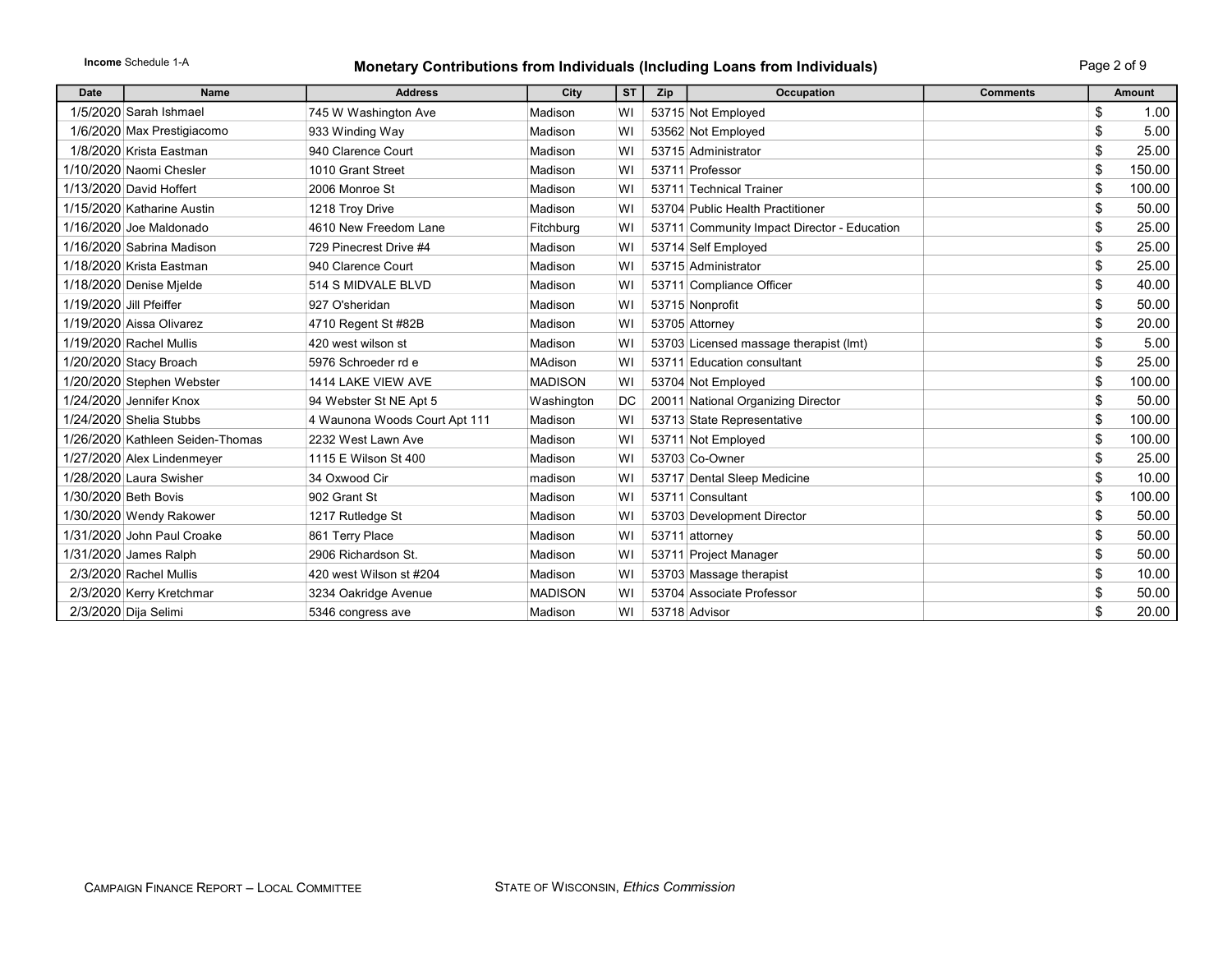Income Schedule 1-A

#### Monetary Contributions from Individuals (Including Loans from Individuals)

| Date | <b>Name</b>                | <b>Address</b>       | City    | <b>ST</b> | <b>Zip</b> | <b>Occupation</b>                       | <b>Comments</b>                               | <b>Amount</b> |
|------|----------------------------|----------------------|---------|-----------|------------|-----------------------------------------|-----------------------------------------------|---------------|
|      | 1/2/2020 Anthony Gray      | 7129 Countryweed In  | Madison | W١        |            | 53719 Business Owner                    |                                               | \$<br>250.00  |
|      | 1/6/2020 Bill Clingan      | 1715 Madison streeet | Madison | WI        |            | 53711 Consultant                        |                                               | \$<br>100.00  |
|      | 1/19/2020 Suzanne Swift    | 1811 Jefferson st    | Madison | WI        |            | 53711 UW Madison Program Director       |                                               | \$<br>250.00  |
|      | 1/19/2020 Regina Vidaver   | 2314 Chamberlain Ave | Madison | WI        |            | 53726 Section Chief of WI Public Health |                                               | \$<br>20.00   |
|      | 2/2/2020 Juan Jose Lopez   | 2532 Fairfield pl    | Madison | WI        |            | 53704 Retired                           |                                               | \$<br>100.00  |
|      | 1/31/2020 Thomas Kelly     | 425 N Livingston     | Madison | WI        |            | 53703 Business Owner                    |                                               | \$<br>100.00  |
|      | 1/31/2020 Nancy Daly       | 1112 lincoln st      | Madison | WI        |            | 53711 Not Employed                      |                                               | \$<br>100.00  |
|      | 1/31/2020 Melissa Huggins  | 615 w main st #401   | Madison | WI        |            | 53703 Urban Planner                     |                                               | \$<br>250.00  |
|      | 1/31/2020 Lisa Mcnobola    | 1114 n frederick st  | Madison | VA        |            | 22205 Urban Planner                     |                                               | \$<br>25.00   |
|      | 1/31/2020 Eileen E Kennedy | 1817 Madison St      | Madison | WI        |            | 53711 Loan officer                      |                                               | \$<br>50.00   |
|      | 1/31/2020 Diane Osswald    | 1809 Madison st      | Madison | WI        |            | 53711 Not Employed                      |                                               | \$<br>50.00   |
|      | 1/31/2020 William White    | 2708 Lakeland Ave    | Madison | WI        |            | 53704 Attorney                          |                                               | \$<br>75.00   |
|      | 1/31/2020 Steven Rose      | 533 W Main St #103   | Madison | WI        |            | 53703 Development Director              |                                               | \$<br>100.00  |
|      | 1/31/2020 Thomas Heneghan  | 2110 vilas ave       | Madison | WI        |            | 53711 Attorney                          |                                               | \$<br>100.00  |
|      | 1/31/2020 Sarah Lehner     | 1819 Madison St      | Madison | WI        |            | 53711 Landscape Architect               |                                               | \$<br>25.00   |
|      | 1/31/2020 Ronald Luskin    | 615 w main st        | Madison | WI        |            | 53703 Retired                           |                                               | \$<br>50.00   |
|      | 1/31/2020 Peter Kleppin    | 803 s dickinson st   | Madison | WI        |            | 53703 UW Communications                 |                                               | \$<br>25.00   |
|      | 1/31/2020 Marcus Pearson   | 16 e Gorham #5       | Madison | WI        |            | 53703 Urban Planner                     |                                               | \$<br>20.00   |
|      | 1/31/2020 Naomi Chesler    | 1010 Grant Street    | Madison | WI        |            | 53711 Professor                         | In-Kind - Meet/Greet Food                     | \$<br>100.00  |
|      | 1/31/2020 Melissa Huggins  | 615 w main st #401   | Madison | WI        |            | 53703 Urban Planner                     | In-Kind - Meet/Greet Food and<br>Refreshments | \$<br>200.00  |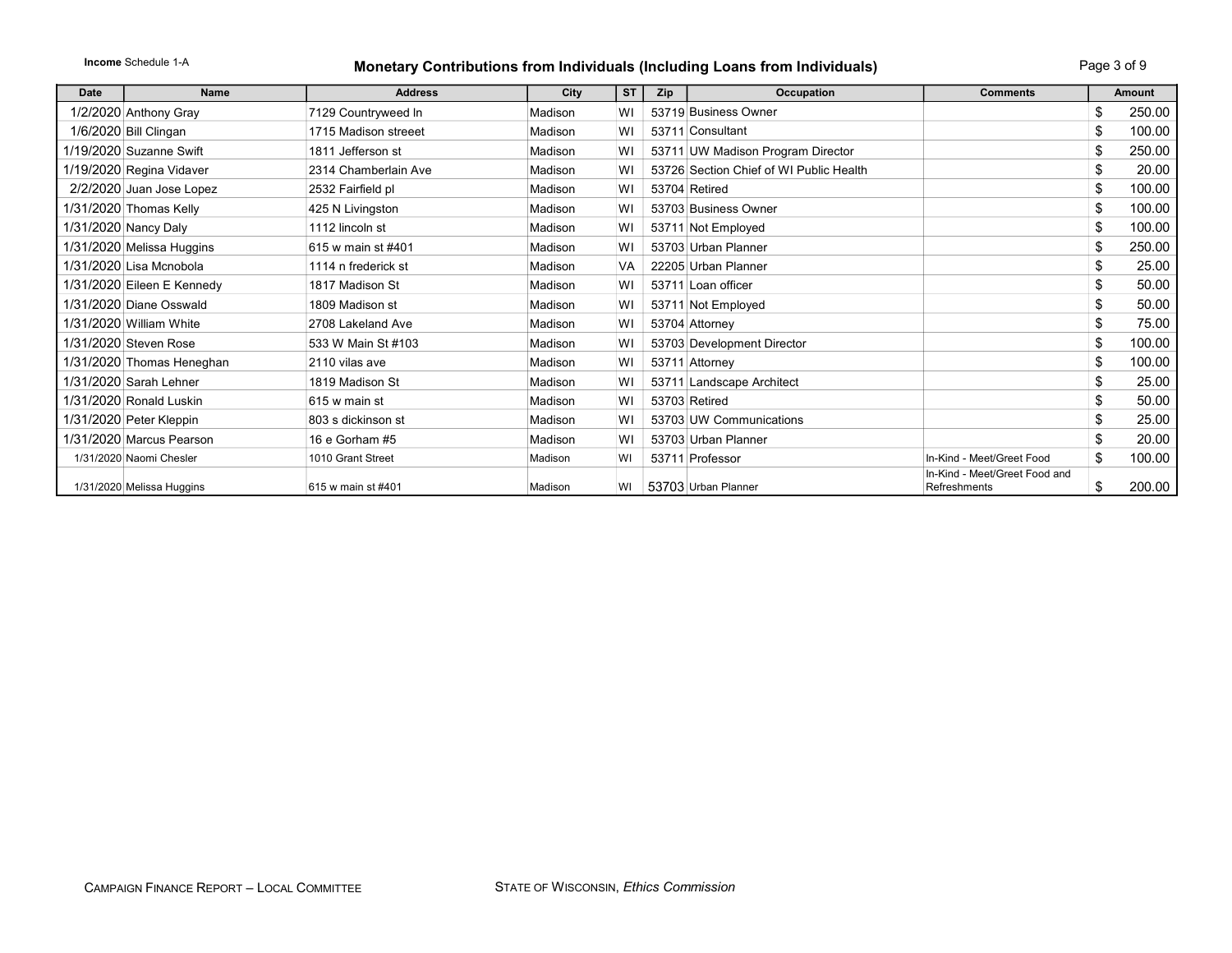|             | <b>Income</b> Schedule 1-B<br><b>Monetary Contributions from Committees (Transfers-In)</b> |                           |         |           |     |                |  | Page 4 of 9   |  |
|-------------|--------------------------------------------------------------------------------------------|---------------------------|---------|-----------|-----|----------------|--|---------------|--|
| <b>Date</b> | Committee Name                                                                             | <b>Address</b>            | City    | <b>ST</b> | Zip | Comments       |  | <b>Amount</b> |  |
|             | 1/5/2020 Ananda Mirilli for Public Schools                                                 | 1027 Sunnyvale Ln, Unit A | Madison | WI        |     | 53713 Checking |  | 95.00         |  |
|             | 1/5/2020 Ananda Mirilli for Public Schools                                                 | 1027 Sunnvvale Ln. Unit A | Madison | WI        |     | 53713 Savings  |  | 5.00          |  |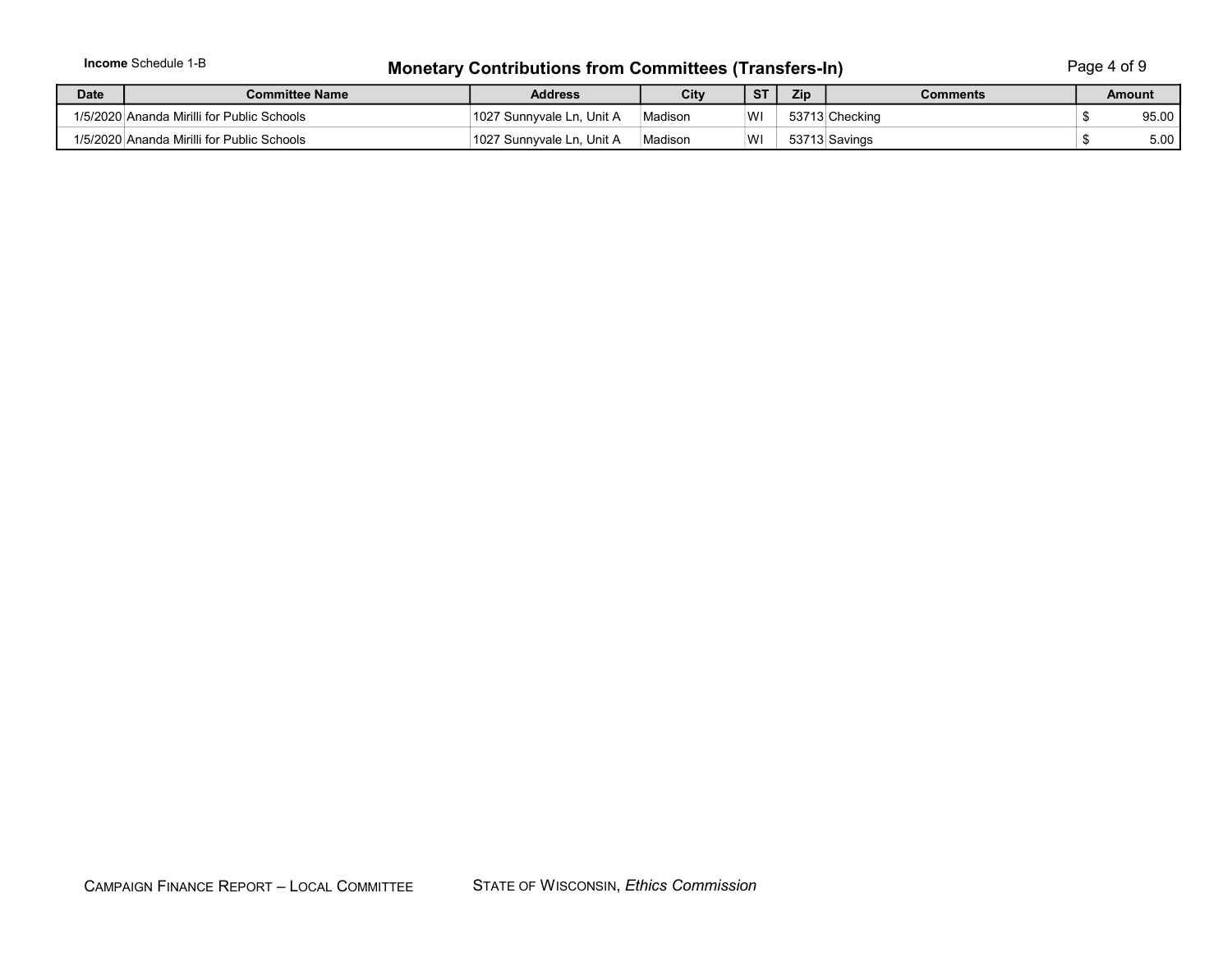|             | <b>Income</b> Schedule 1-C | Other Income and |      |           | Commercial | Loans                    |          | Page 5 of $\epsilon$ |
|-------------|----------------------------|------------------|------|-----------|------------|--------------------------|----------|----------------------|
| <b>Date</b> | Name                       | <b>Address</b>   | City | <b>ST</b> | Zip        | <b>Reason for Income</b> | Comments | Amount               |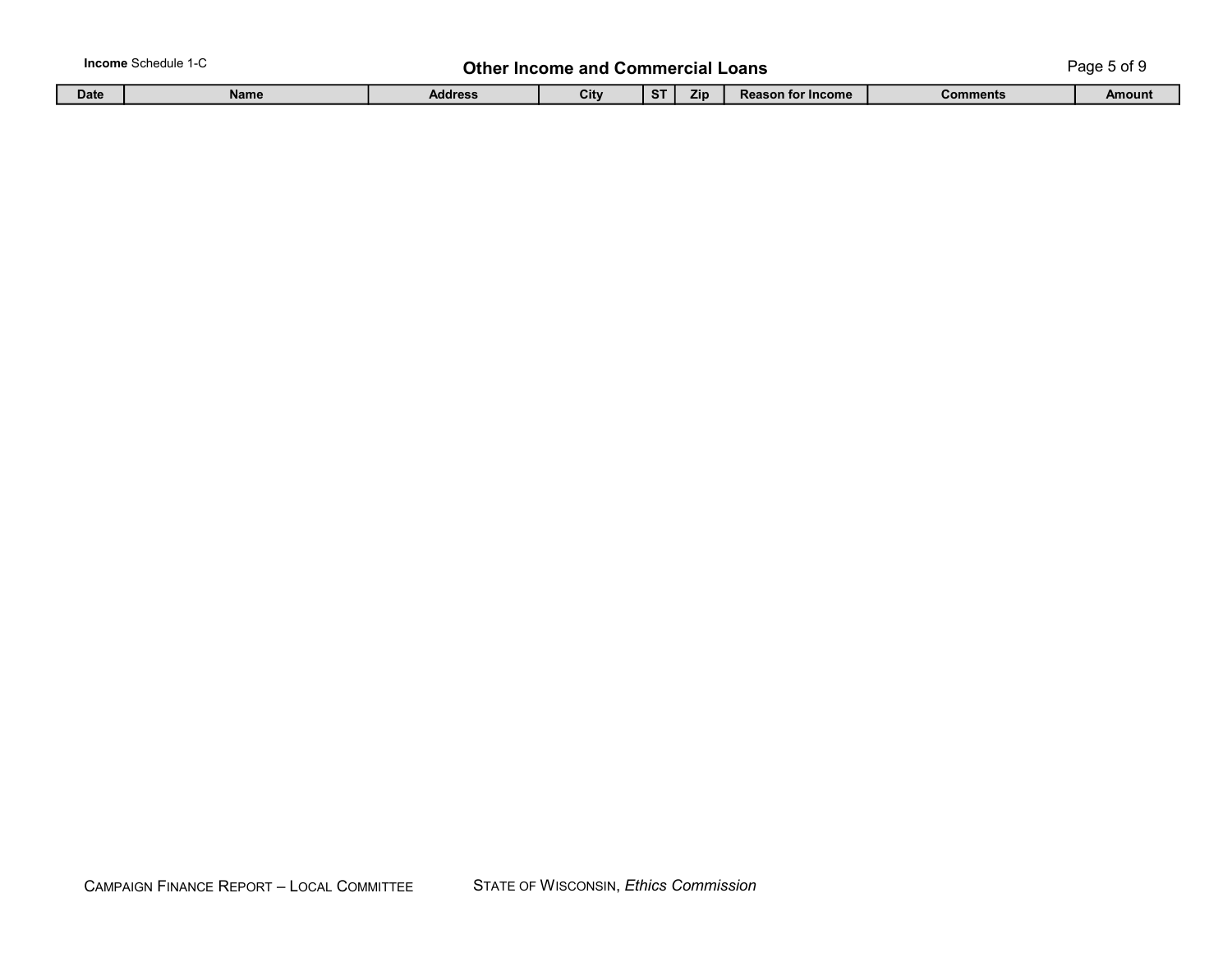|                  | Disbursements Schedule 2-A                | <b>Gross Monetary Expenditures</b>          | Page 6 of 9 |           |     |                        |                 |               |
|------------------|-------------------------------------------|---------------------------------------------|-------------|-----------|-----|------------------------|-----------------|---------------|
| <b>Date</b>      | <b>Name</b>                               | <b>Address</b>                              | City        | <b>ST</b> | Zip | <b>Purpose</b>         | <b>Comments</b> | <b>Amount</b> |
| 1/11/2020 Weebly |                                           | 1455 Market Street, Suite 600 San Francisco |             | CA        |     | 94103 Campaign website |                 | \$144.00      |
| 1/11/2020 Weebly |                                           | 1455 Market Street, Suite 600 San Francisco |             | CA        |     | 94103 Campaign domain  |                 | \$10.00       |
|                  | 1/31/2020 Summit Credit Union             | 2424 Rimrock Road                           | Madison     | WI        |     | 53713 Banking Fees     |                 | \$5.00        |
| 2/3/2020 DPW     |                                           | 15 N Pinckney St                            | Madison     | WI        |     | 53703 Party Membership |                 | \$25.00       |
|                  | 1/8/2020 Wells Print and Digital Services | 3121 Watford Way                            | Madison     | WI        |     | 53713 Campaign lit     |                 | \$71.15       |
|                  | 2/3/2020 Wells Print and Digital Services | 3121 Watford Way                            | Madison     | WI        |     | 53713 Campaign lit     |                 | \$71.15       |
|                  | 2/3/2020 ActBlue Technical Services       | 366 Summer Street                           | Sommerville | МA        |     | 02144 Service Fees     |                 | \$0.40        |
|                  | 1/5/2020 ActBlue Technical Services       | 366 Summer Street                           | Sommerville | МA        |     | 02144 Service Fees     |                 | \$0.04        |
|                  | 1/6/2020 ActBlue Technical Services       | 366 Summer Street                           | Sommerville | МA        |     | 02144 Service Fees     |                 | \$0.20        |
|                  | 1/8/2020 ActBlue Technical Services       | 366 Summer Street                           | Sommerville | МA        |     | 02144 Service Fees     |                 | \$0.99        |
|                  | 1/10/2020 ActBlue Technical Services      | 366 Summer Street                           | Sommerville | МA        |     | 02144 Service Fees     |                 | \$5.93        |
|                  | 1/13/2020 ActBlue Technical Services      | 366 Summer Street                           | Sommerville | МA        |     | 02144 Service Fees     |                 | \$3.95        |
|                  | 1/15/2020 ActBlue Technical Services      | 366 Summer Street                           | Sommerville | МA        |     | 02144 Service Fees     |                 | \$1.98        |
|                  | 1/16/2020 ActBlue Technical Services      | 366 Summer Street                           | Sommerville | МA        |     | 02144 Service Fees     |                 | \$0.99        |
|                  | 1/16/2020 ActBlue Technical Services      | 366 Summer Street                           | Sommerville | МA        |     | 02144 Service Fees     |                 | \$0.99        |
|                  | 1/18/2020 ActBlue Technical Services      | 366 Summer Street                           | Sommerville | МA        |     | 02144 Service Fees     |                 | \$0.99        |
|                  | 1/18/2020 ActBlue Technical Services      | 366 Summer Street                           | Sommerville | МA        |     | 02144 Service Fees     |                 | \$1.58        |
|                  | 1/19/2020 ActBlue Technical Services      | 366 Summer Street                           | Sommerville | МA        |     | 02144 Service Fees     |                 | \$1.98        |
|                  | 1/19/2020 ActBlue Technical Services      | 366 Summer Street                           | Sommerville | МA        |     | 02144 Service Fees     |                 | \$0.79        |
|                  | 1/19/2020 ActBlue Technical Services      | 366 Summer Street                           | Sommerville | МA        |     | 02144 Service Fees     |                 | \$0.20        |
|                  | 1/20/2020 ActBlue Technical Services      | 366 Summer Street                           | Sommerville | МA        |     | 02144 Service Fees     |                 | \$0.99        |
|                  | 1/20/2020 ActBlue Technical Services      | 366 Summer Street                           | Sommerville | MA        |     | 02144 Service Fees     |                 | \$3.95        |
|                  | 1/24/2020 ActBlue Technical Services      | 366 Summer Street                           | Sommerville | МA        |     | 02144 Service Fees     |                 | \$1.98        |
|                  | 1/24/2020 ActBlue Technical Services      | 366 Summer Street                           | Sommerville | МA        |     | 02144 Service Fees     |                 | \$3.95        |
|                  | 1/26/2020 ActBlue Technical Services      | 366 Summer Street                           | Sommerville | МA        |     | 02144 Service Fees     |                 | \$3.95        |
|                  | 1/27/2020 ActBlue Technical Services      | 366 Summer Street                           | Sommerville | МA        |     | 02144 Service Fees     |                 | \$0.99        |
|                  | 1/28/2020 ActBlue Technical Services      | 366 Summer Street                           | Sommerville | МA        |     | 02144 Service Fees     |                 | \$0.40        |
|                  | 1/30/2020 ActBlue Technical Services      | 366 Summer Street                           | Sommerville | МA        |     | 02144 Service Fees     |                 | \$3.95        |
|                  | 1/30/2020 ActBlue Technical Services      | 366 Summer Street                           | Sommerville | МA        |     | 02144 Service Fees     |                 | \$1.98        |
|                  | 1/31/2020 ActBlue Technical Services      | 366 Summer Street                           | Sommerville | MA        |     | 02144 Service Fees     |                 | \$1.98        |
|                  | 1/31/2020 ActBlue Technical Services      | 366 Summer Street                           | Sommerville | МA        |     | 02144 Service Fees     |                 | \$1.98        |
|                  | 2/3/2020 ActBlue Technical Services       | 366 Summer Street                           | Sommerville | MA        |     | 02144 Service Fees     |                 | \$1.98        |
|                  | 2/3/2020 ActBlue Technical Services       | 366 Summer Street                           | Sommerville | MA        |     | 02144 Service Fees     |                 | \$0.79        |

CAMPAIGN FINANCE REPORT - LOCAL COMMITTEE STATE OF WISCONSIN, *Ethics Commission*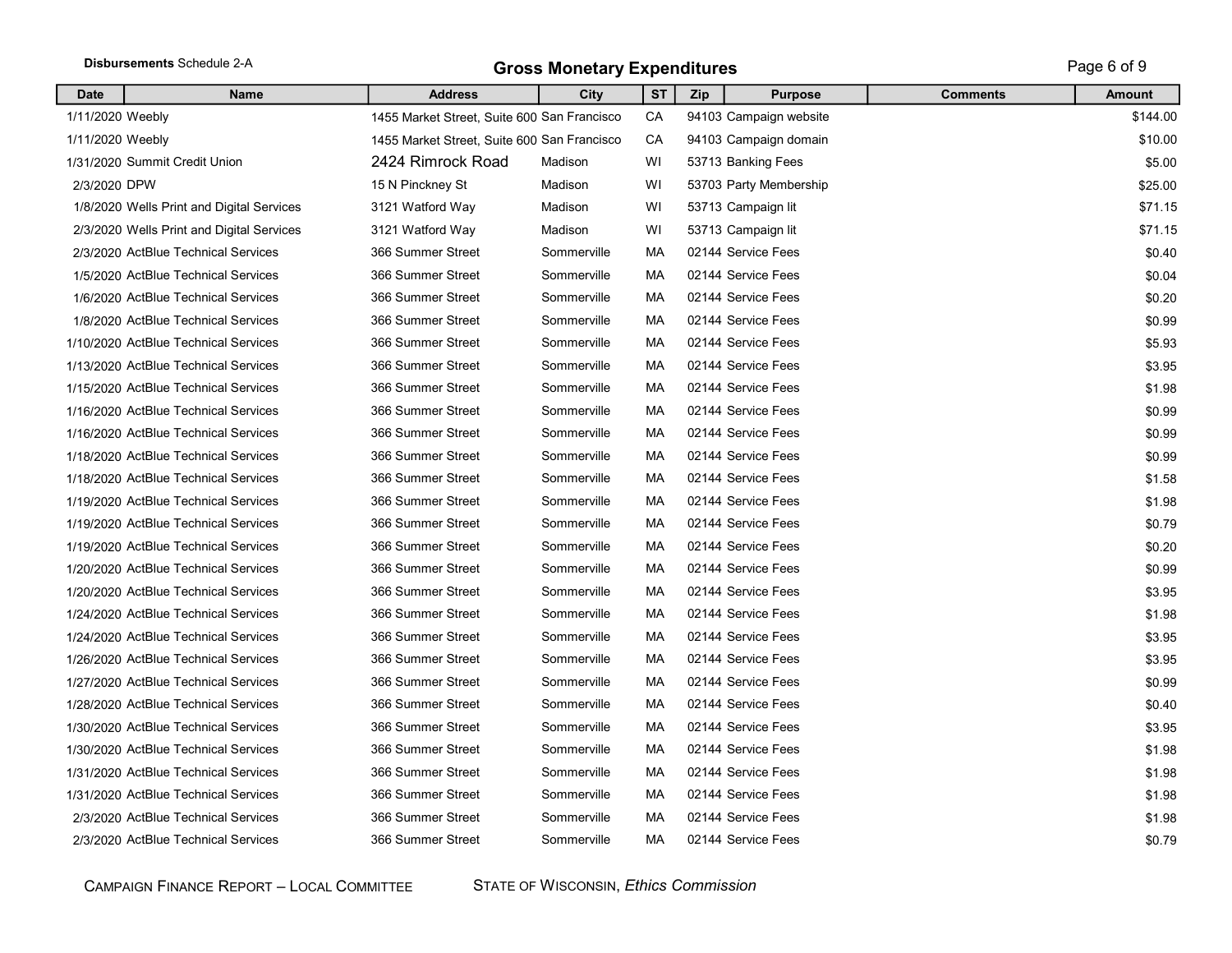|             | <b>Disbursements Schedule 2-B</b><br><b>Monetary Contributions to Committees (Transfers-Out)</b> |         |      |                        |            |                 | aae<br>$-+$<br>ΩI |
|-------------|--------------------------------------------------------------------------------------------------|---------|------|------------------------|------------|-----------------|-------------------|
| <b>Date</b> | <b>Committee Name</b>                                                                            | Address | City | $\sim$<br>$\mathbf{a}$ | <b>Zip</b> | <b>Comments</b> | Amount            |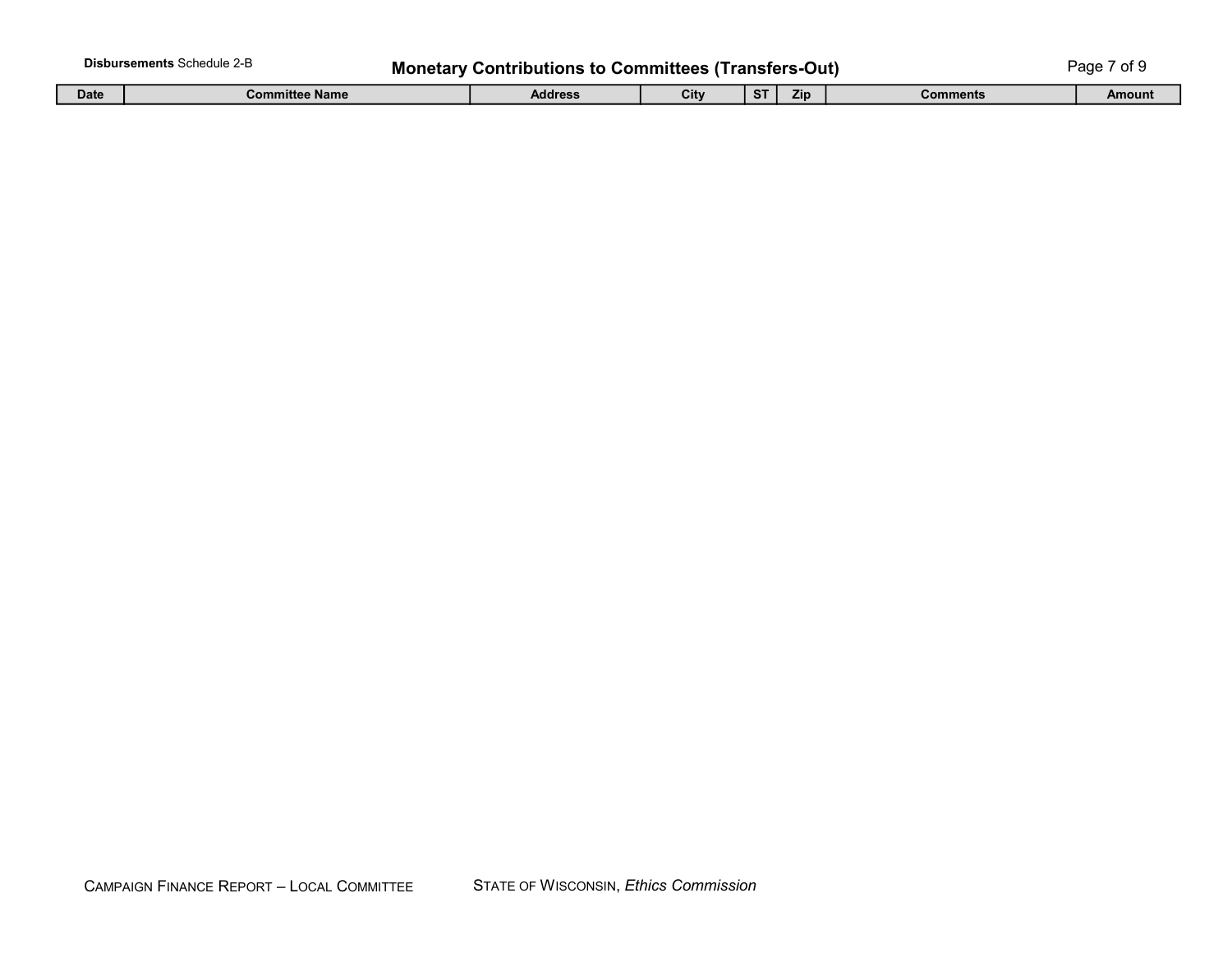## **Incurred Obligations Excluding Loans (Unpaid Bills)**

Page 8 of 9

| <b>Date</b> | Name | <b>Address</b> | City | <b>ST</b> | Zip | <b>Purpose</b> | Outstanding<br>Balance,<br><b>Beginning of</b><br>Period | New Obligation<br><b>This Period</b> | Outstanding<br><b>Balance, Close</b><br>of Period |
|-------------|------|----------------|------|-----------|-----|----------------|----------------------------------------------------------|--------------------------------------|---------------------------------------------------|
|-------------|------|----------------|------|-----------|-----|----------------|----------------------------------------------------------|--------------------------------------|---------------------------------------------------|